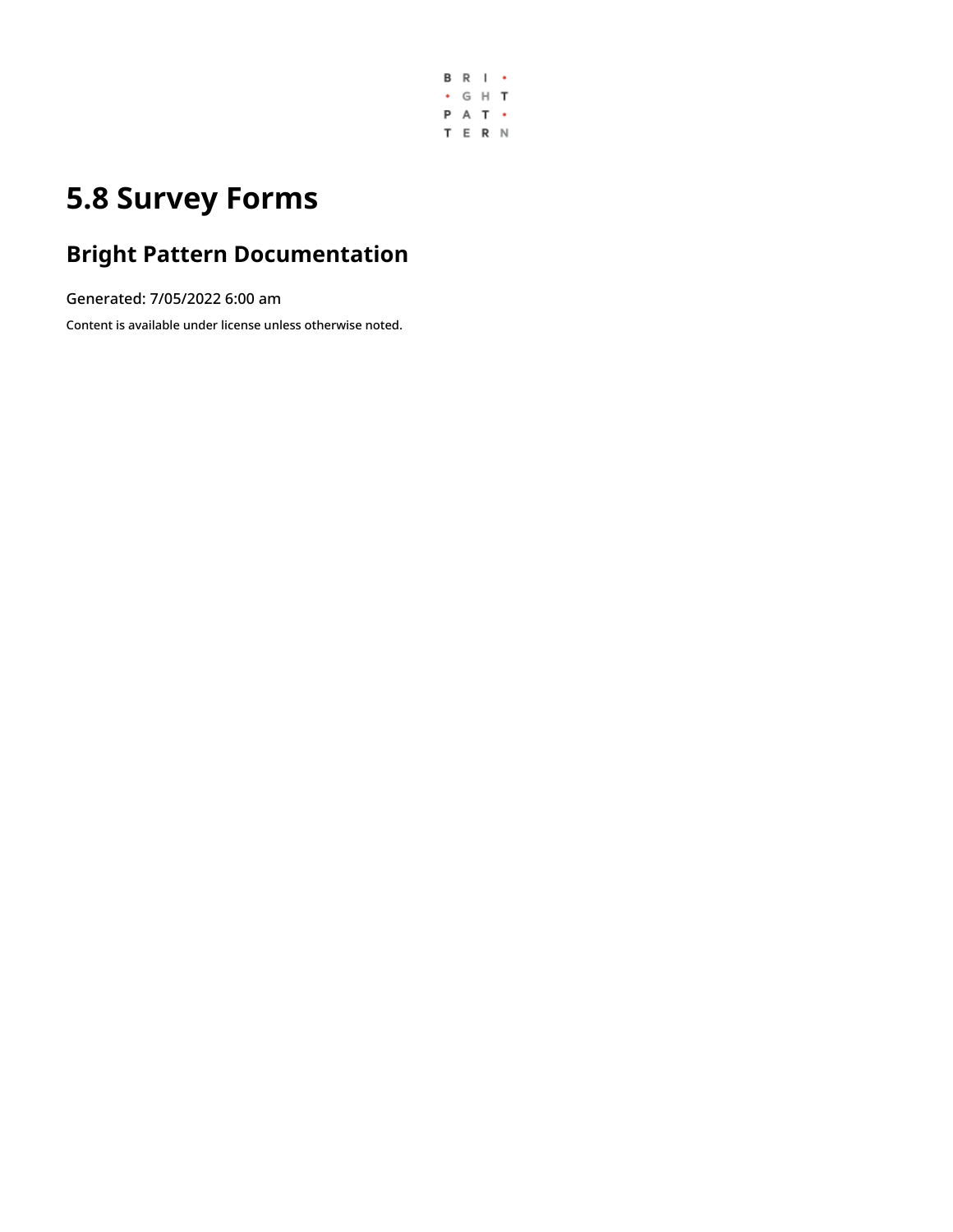# **Table of Contents**

<span id="page-1-0"></span>

| <b>Table of Contents</b>                                                                                                              | 2      |
|---------------------------------------------------------------------------------------------------------------------------------------|--------|
| Workflows                                                                                                                             | 3      |
| <b>Workflow Entries Screen Properties</b>                                                                                             | З      |
| Name                                                                                                                                  | 3      |
| <b>Type</b>                                                                                                                           |        |
| Service                                                                                                                               |        |
| <b>Triggers</b>                                                                                                                       |        |
| Interaction ends with disposition                                                                                                     |        |
| Non-final case disposition<br>Average sentiment                                                                                       |        |
| How to Solicit Post-Transactional Surveys via Email                                                                                   | 5      |
| Prerequisites                                                                                                                         | 5      |
| Procedure                                                                                                                             | 5      |
| Step 1: Define a Form in Contact Center Administrator                                                                                 | 5      |
| Step 2: Create Your Form in Survey Form Editor                                                                                        | 6      |
| Step 2a: Understanding Basic Form Controls                                                                                            |        |
| Step 2b: (Optional) Configure Your Form in Different Languages<br>Step 2c: (Optional) Customize the Look of Your Form with Custom CSS | 8<br>g |
| Step 3: Configure a Workflow                                                                                                          | 9      |
| <b>EMail Block Settings</b>                                                                                                           | 9      |
| <b>Wait Block Settings</b>                                                                                                            | g      |
| Step 3b: (Optional) Send a survey form in a different language                                                                        | 10     |
| Step 4: Add a Workflow Entry to your Workflow                                                                                         | 10     |
| Troubleshooting                                                                                                                       | 11     |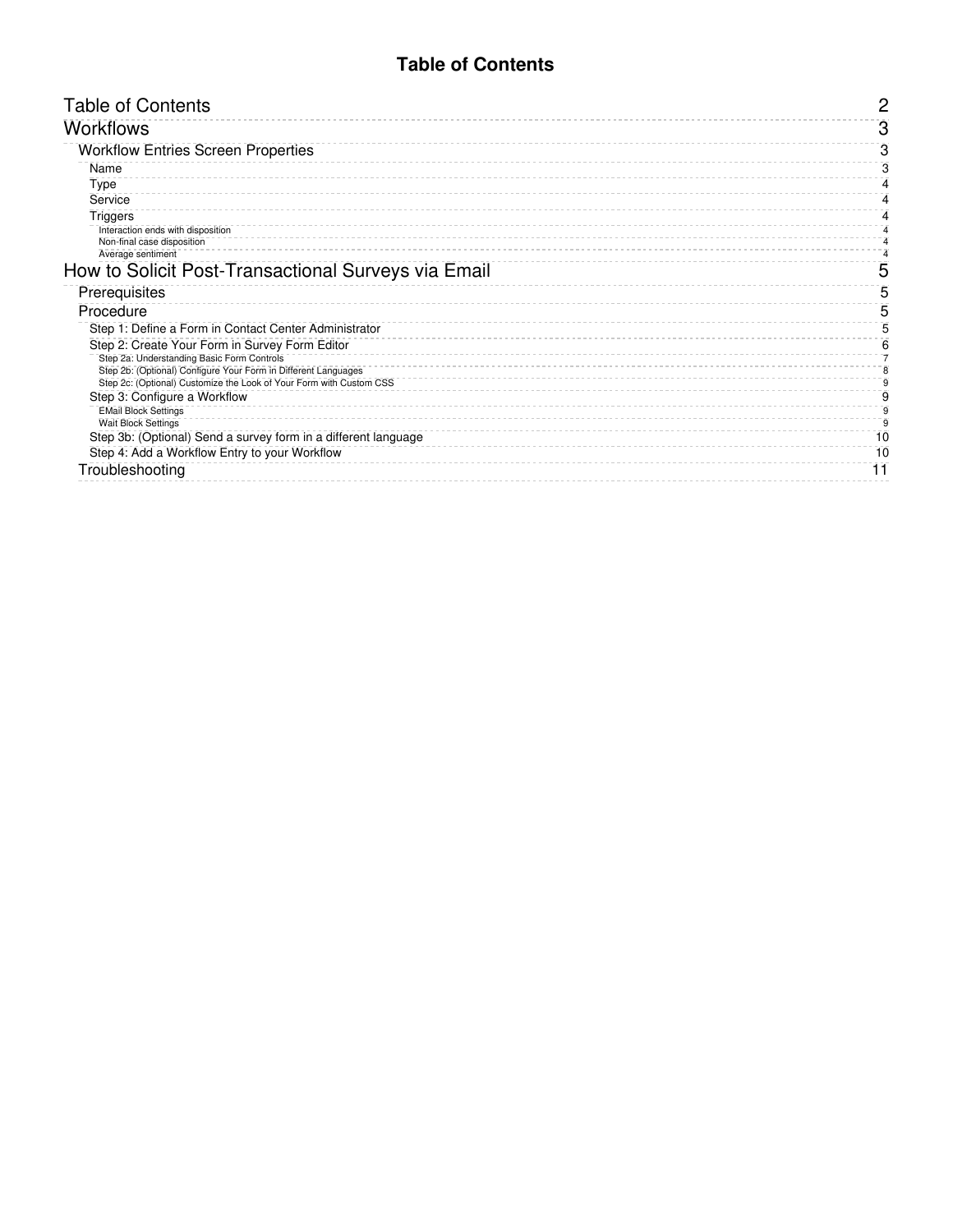1. REDIRECT [5.3:Contact-center-administrator-guide/Scenarios/ScenariosOverview](https://help.brightpattern.com/5.3:Contact-center-administrator-guide/Scenarios/ScenariosOverview)

# <span id="page-2-0"></span>**Workflows**

After all interactions are finished, call dispositions and other such actions can start a scenario that automates what happens next. For example, setting a particular disposition for an interaction could trigger the following series of events to happen:

- Send a survey to the customer
- Wait a specified amount of time (e.g., 30 minutes, 1 day, 1 week, etc.)
- Send a follow-up email to the customer.

This series of events is called a *workflow*, and workflows are launched automatically based on the disposition that triggered it.

Workflows are created in the Contact Center Administrator application and are edited in the Workflow Builder application. Workflows will handle any necessary follow-ups, depending on the interaction's disposition type. Such follow-up actions include setting context variables, sending an email, sending a text message, scheduling an event, clearing a scheduled event, and making an external request (or internal API call). Workflows reduce the workload of agents while following up with customers and gathering data in a consistent way.

For more information, see the *Workflow Builder [Reference](https://help.brightpattern.com/5.8:Contact-center-administrator-guide/QualityManagement/SurveyForms/?action=html-localimages-export#topic_workflow-builder-reference-guide.2Fpurpose) Guide*. Note that variables may be used when configuring both scenarios and workflows. For more information, see the appendix [Variables](https://help.brightpattern.com/5.8:Contact-center-administrator-guide/QualityManagement/SurveyForms/?action=html-localimages-export#topic_contact-center-administrator-guide.2Fappendices.2Fvariables).

|                                 |                                          |           |                             |                             |           |                                          | Powered by Bright Pattern                                          |
|---------------------------------|------------------------------------------|-----------|-----------------------------|-----------------------------|-----------|------------------------------------------|--------------------------------------------------------------------|
| Q Search                        | Workflows >> CupIQ Email Survey          |           |                             |                             |           |                                          |                                                                    |
| Users & Teams                   |                                          |           |                             |                             |           |                                          |                                                                    |
| $\blacktriangleright$ Directory | $\alpha$                                 |           | <b>3</b> entries            |                             |           | <b>Workflow Entries</b>                  |                                                                    |
| Scenario Entries                | Workflow ~                               | Edited On | Edited On                   | Name A                      |           | Service                                  | Email account                                                      |
| Scenarios                       | Check duration of call an sys:kelly.hunt |           | 11/27/18, 8:39              | CupIQ Survey                |           | <b>CupIQ Customer Service</b>            |                                                                    |
| <b>Workflows</b>                | CupIQ Email Survey                       | captain   | 2/14/19, 2:08 PM            |                             |           |                                          |                                                                    |
| Services & Campaigns            | Example Workflow - Date sys:kelly.hunt   |           | 11/27/18, 8:22              |                             |           |                                          |                                                                    |
| <b>Lists</b>                    |                                          |           |                             |                             |           |                                          |                                                                    |
| Do Not Call Lists               |                                          |           |                             |                             |           |                                          |                                                                    |
| $\blacktriangleright$ Tasks     |                                          |           |                             |                             |           |                                          |                                                                    |
| Case & Contact Management       |                                          |           |                             |                             |           |                                          |                                                                    |
| Call Center Configuration       |                                          |           |                             |                             |           |                                          |                                                                    |
| ▶ Quality Management            |                                          |           |                             |                             |           |                                          |                                                                    |
| $\blacktriangleright$ Reporting |                                          |           |                             |                             |           |                                          |                                                                    |
| $\blacktriangleright$ Custom    |                                          |           |                             |                             |           |                                          |                                                                    |
| $\blacktriangleright$ Security  |                                          |           |                             |                             |           |                                          |                                                                    |
|                                 |                                          |           |                             |                             |           |                                          |                                                                    |
|                                 |                                          |           |                             |                             | Name:     | CupIQ Survey                             |                                                                    |
|                                 |                                          |           |                             |                             | Type:     | O post-processing O email pre-processing |                                                                    |
|                                 |                                          |           |                             |                             |           |                                          |                                                                    |
|                                 |                                          |           |                             |                             | Service:  | CupIQ Customer Service                   | $\frac{}{\text{ }x}$ add/edit                                      |
|                                 |                                          |           |                             |                             | Triggers: |                                          | Agent completes interaction with disposition Problem solved        |
|                                 |                                          |           |                             |                             |           |                                          | Agent completes interaction with disposition Need more information |
|                                 |                                          |           |                             |                             |           | add                                      |                                                                    |
|                                 |                                          |           |                             |                             |           |                                          |                                                                    |
|                                 |                                          |           |                             |                             |           |                                          |                                                                    |
|                                 |                                          |           |                             |                             |           |                                          |                                                                    |
|                                 |                                          |           |                             |                             |           |                                          |                                                                    |
|                                 |                                          |           |                             |                             |           |                                          |                                                                    |
|                                 |                                          |           |                             |                             |           |                                          |                                                                    |
|                                 |                                          |           |                             |                             |           |                                          |                                                                    |
|                                 |                                          |           |                             |                             |           |                                          |                                                                    |
|                                 | Œ<br>×<br>$\ddot{}$                      |           | 0<br>**<br>$\bullet\bullet$ | $\pmb{\times}$<br>$\ddot{}$ |           |                                          | Apply<br>Reset                                                     |

Workflows

# <span id="page-2-1"></span>**Workflow Entries Screen Properties**

Workflows are added to services as workflow entries. To add a workflow, navigate to*Configuration > Workflows* and select the **+** button.

## <span id="page-2-2"></span>**Name**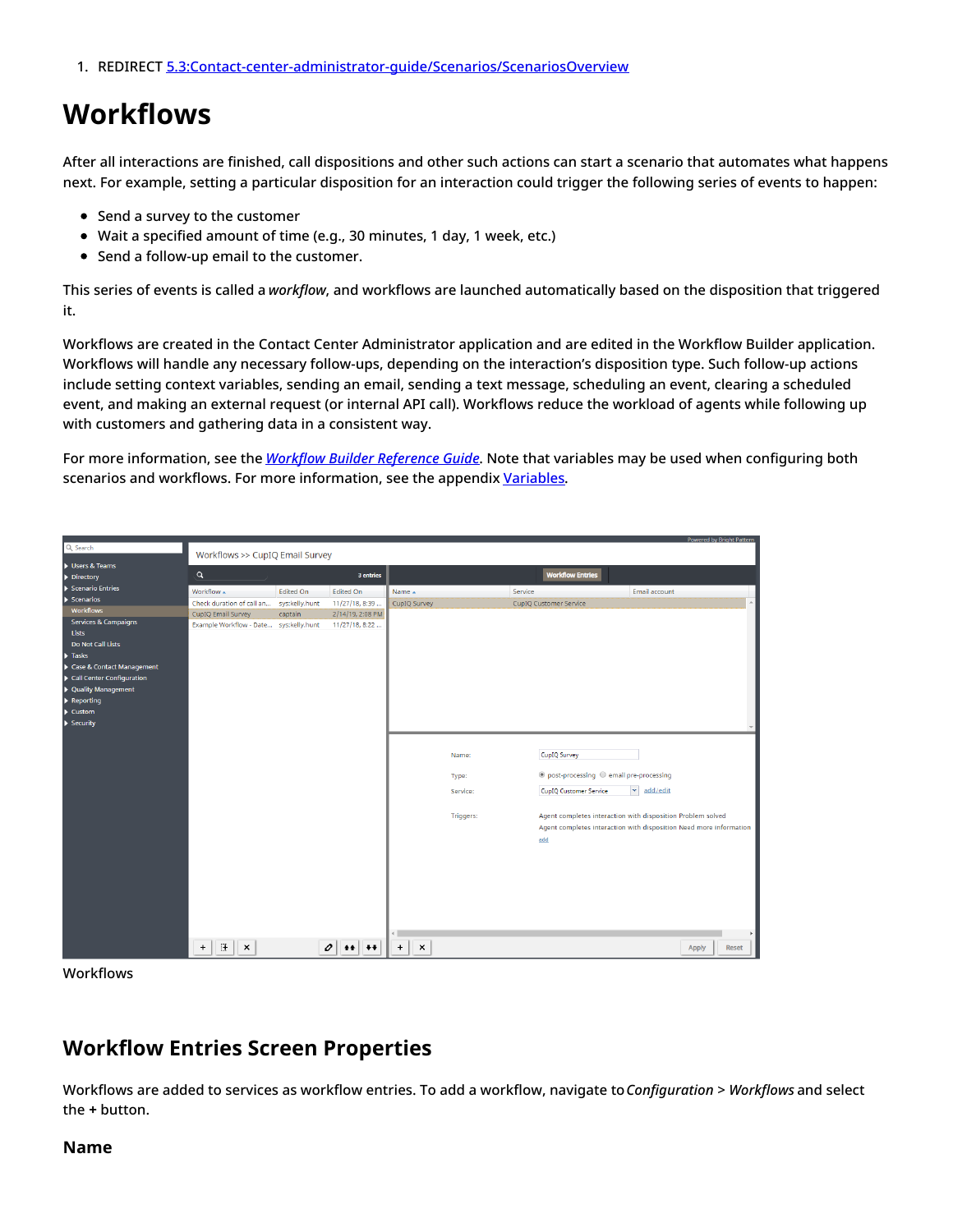Every workflow entry needs a *name*. This field is mandatory.

## <span id="page-3-0"></span>**Type**

Type of workflow. Currently only post-processing workflows are supported. The email pre-processing workflow type is reserved for future use.

## <span id="page-3-1"></span>**Service**

*Service* is the name of the service with which the workflow entry should be associated.

## <span id="page-3-2"></span>**Triggers**

*Triggers* are the events that cause a configured workflow to be launched. To add triggers, click **add**, select the available triggers and their properties, and select the green check mark to apply your changes.

Trigger types include the following:

- Interaction ends with disposition
- Non-final case disposition
- Average sentiment

#### <span id="page-3-3"></span>**Interaction ends with disposition**

If this trigger is selected, you must select a specific disposition from the drop-down list.



Interaction Ends with Disposition trigger

#### <span id="page-3-4"></span>**Non-final case disposition**

If this trigger is selected, you must select a specific non-final case disposition from the drop-down list.

| Lase uisposition           |                          |                       |                           |
|----------------------------|--------------------------|-----------------------|---------------------------|
| Non-final case disposition | $\overline{\phantom{a}}$ |                       |                           |
|                            |                          | Need more information |                           |
|                            |                          | Needs approval        |                           |
|                            |                          | Approved              |                           |
|                            |                          |                       | powered by Bright Pattern |

Non-Final Case Disposition trigger

<span id="page-3-5"></span>**Average sentiment**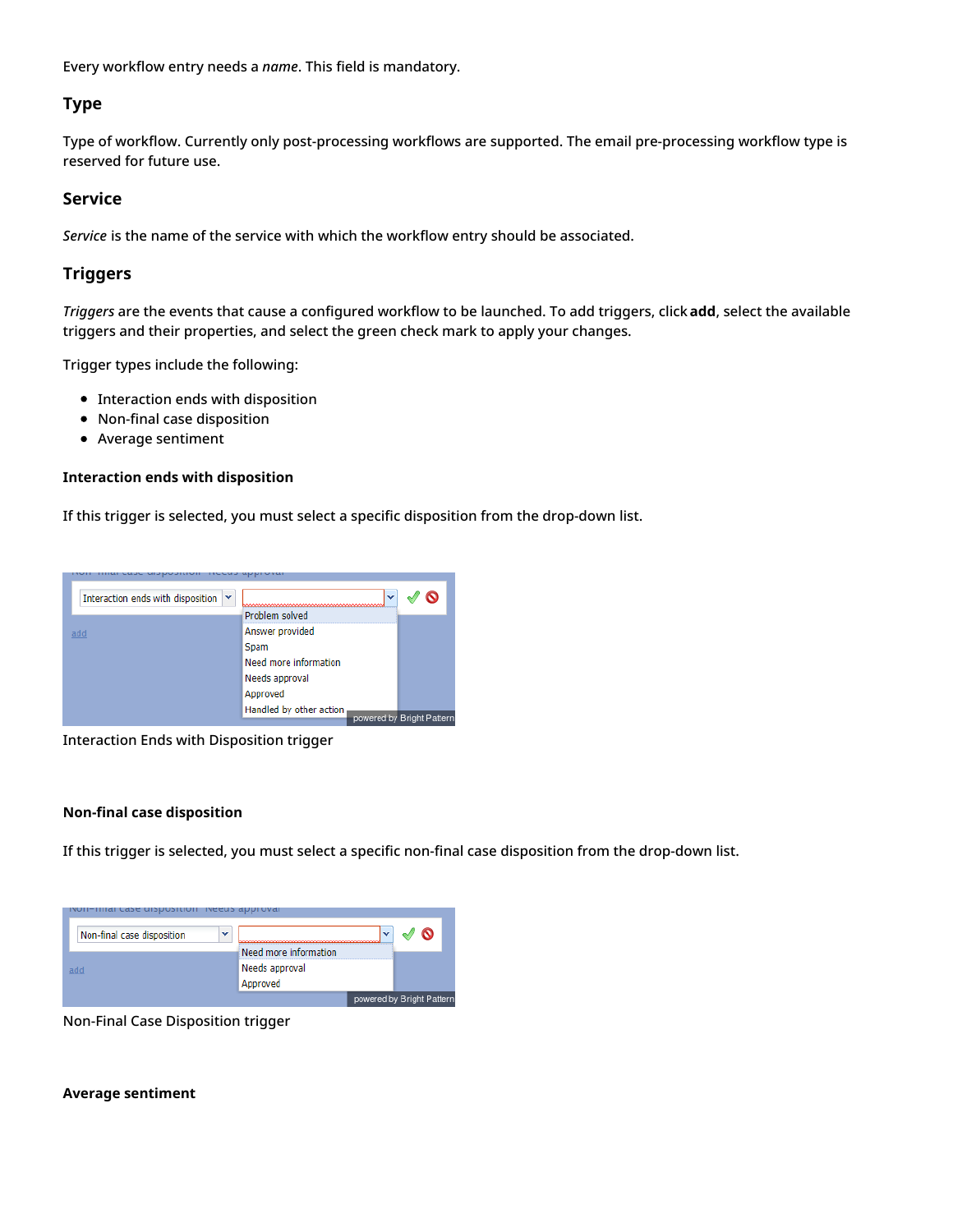If this trigger is selected, you must show the percentage of the average sentiment. This is done by selecting**<** or **>** and moving the percentage slider to the complete the following type of example statement: *A workflow is triggered if the average sentiment is greater than 0.51.*

| Non-final case disposition "Needs approval" |      |                           |
|---------------------------------------------|------|---------------------------|
| Average sentiment                           | 0.58 |                           |
|                                             |      | powered by Bright Pattern |

Average sentiment

# <span id="page-4-0"></span>**How to Solicit Post-Transactional Surveys via Email**

*Survey forms* are designed to be emailed your customers after interactions are completed. Email interactions are not dictated by [scenario](https://help.brightpattern.com/5.8:Contact-center-administrator-guide/QualityManagement/SurveyForms/?action=html-localimages-export#topic_contact-center-administrator-guide.2Fscenariosoverview), so while it is not possible to utilize the interactive survey features associated with chat or voice scenarios, survey forms provide you an opportunity to request satisfaction input.

Survey forms are created and edited in the Survey Form Editor application and can be distributed by post-transaction workflows. Additionally, a single survey form may be configured in any number of required languages. Note that survey forms are associated with the quality management features of Bright Pattern Contact Center software and are different from the forms configured in the **Form [Builder](https://help.brightpattern.com/5.8:Contact-center-administrator-guide/QualityManagement/SurveyForms/?action=html-localimages-export#topic_form-builder-reference-guide.2Fpurpose)** application.

**Note**: Although this article outlines how to solicit surveys based on email interactions, the process may be applied for voice or chat interactions, too.

# <span id="page-4-1"></span>**Prerequisites**

This example requires you to have a configured email [service](https://help.brightpattern.com/5.8:Contact-center-administrator-guide/QualityManagement/SurveyForms/?action=html-localimages-export#topic_contact-center-administrator-guide.2Fservicesandcampaignsoverview) with [dispositions](https://help.brightpattern.com/5.8:Contact-center-administrator-guide/QualityManagement/SurveyForms/?action=html-localimages-export#topic_contact-center-administrator-guide.2Fdispositionstab), an email [scenario](https://help.brightpattern.com/5.8:Contact-center-administrator-guide/QualityManagement/SurveyForms/?action=html-localimages-export#topic_contact-center-administrator-guide.2Femail) entry, as well as a working SMTP [configuration](https://help.brightpattern.com/5.8:Contact-center-administrator-guide/EmailSettings#SMTP_Configuration).

Additionally, if you wish to map custom fields to questions on your form, you will need to configure them first in the Contact Center Administrator application, section [Custom](https://help.brightpattern.com/5.8:Contact-center-administrator-guide/QualityManagement/SurveyForms/?action=html-localimages-export#topic_contact-center-administrator-guide.2Fcustomsurveyfields) Survey Fields.

# <span id="page-4-2"></span>**Procedure**

The following sequence of actions illustrates the steps necessary to take in the various Bright Pattern Contact Center applications in order to send post-transactional surveys via email.

## <span id="page-4-3"></span>**Step 1: Define a Form in Contact Center Administrator**

In the Contact Center Administrator application, sectionQuality [Management](https://help.brightpattern.com/5.8:Contact-center-administrator-guide/QualityManagement/SurveyForms/?action=html-localimages-export#topic_contact-center-administrator-guide.2Fsurveyforms) > Survey Forms, click the **Add new form** button; this will launch the Survey Form Editor application.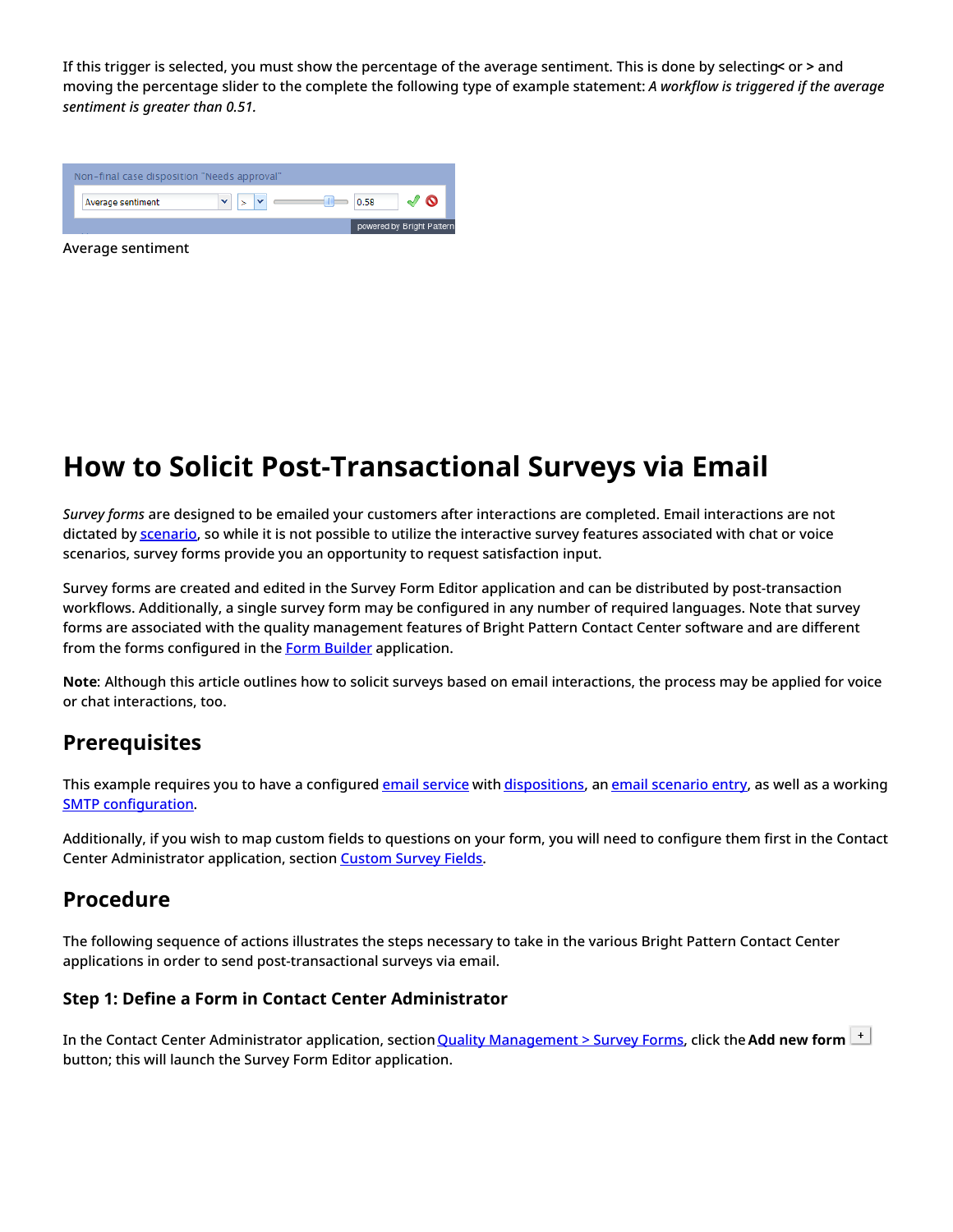

Quality Management > Survey Forms

## <span id="page-5-0"></span>**Step 2: Create Your Form in Survey Form Editor**

In the Survey Form Editor application, you will configure how your form looks, what questions it will have, and what languages it will be available in; this is accomplished by using the form controls and settings. Note that certain questions can have reporting metrics or fields mapped to them; these values will then appear on reports.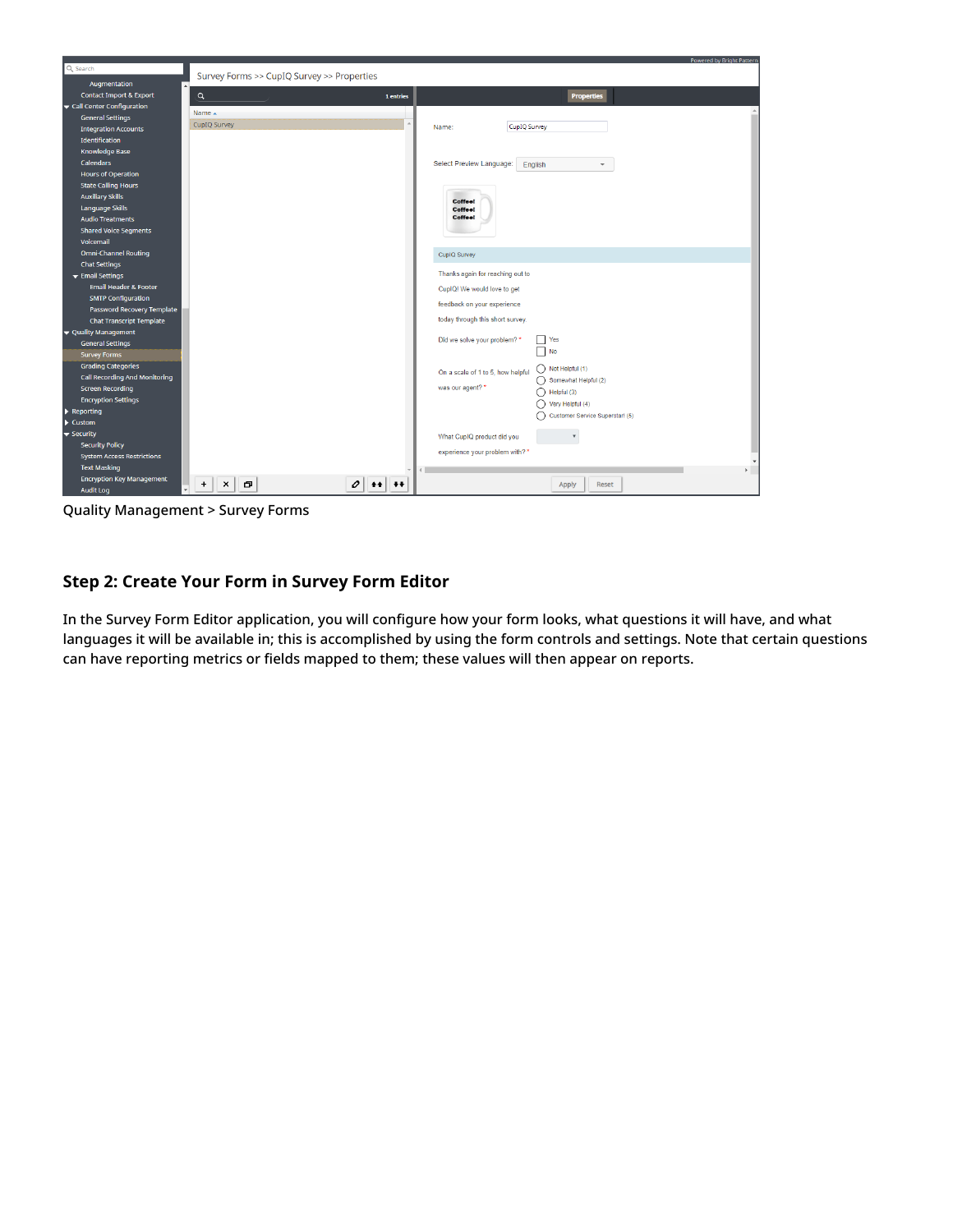

#### <span id="page-6-0"></span>**Step 2a: Understanding Basic Form Controls**

To define a new question for your form, select the corresponding control from the control palette, drag it to the desired location on the canvas, and specify its settings in the properties editor.

| Check all of the following that apply:                  |                              |                                                     | Required                | Field | <b>FCR</b><br>$\boldsymbol{\mathrm{v}}$ |
|---------------------------------------------------------|------------------------------|-----------------------------------------------------|-------------------------|-------|-----------------------------------------|
| <b>Display format</b>                                   |                              |                                                     |                         |       |                                         |
| Check Box Elements                                      | <b>Radio Buttons</b>         | <b>Horizontal Radio Buttons</b><br>$\left( \right)$ | <b>Dropdown Element</b> |       |                                         |
| Options                                                 |                              |                                                     |                         |       |                                         |
| Text                                                    |                              |                                                     | Value                   |       |                                         |
| My agent was knowledgeable about CupIQ products         |                              |                                                     | W                       |       |                                         |
| My agent was able to recommend a solution to my problem |                              |                                                     | 2                       |       |                                         |
| My agent handled my issue quickly and efficiently       |                              |                                                     | 3                       |       |                                         |
|                                                         |                              |                                                     |                         |       |                                         |
|                                                         |                              |                                                     |                         |       |                                         |
|                                                         |                              |                                                     |                         |       |                                         |
|                                                         | My agent was knowledgeable a | Value                                               | N/A<br>1                |       |                                         |

Check Box Elements properties editor

Notice these form controls and elements: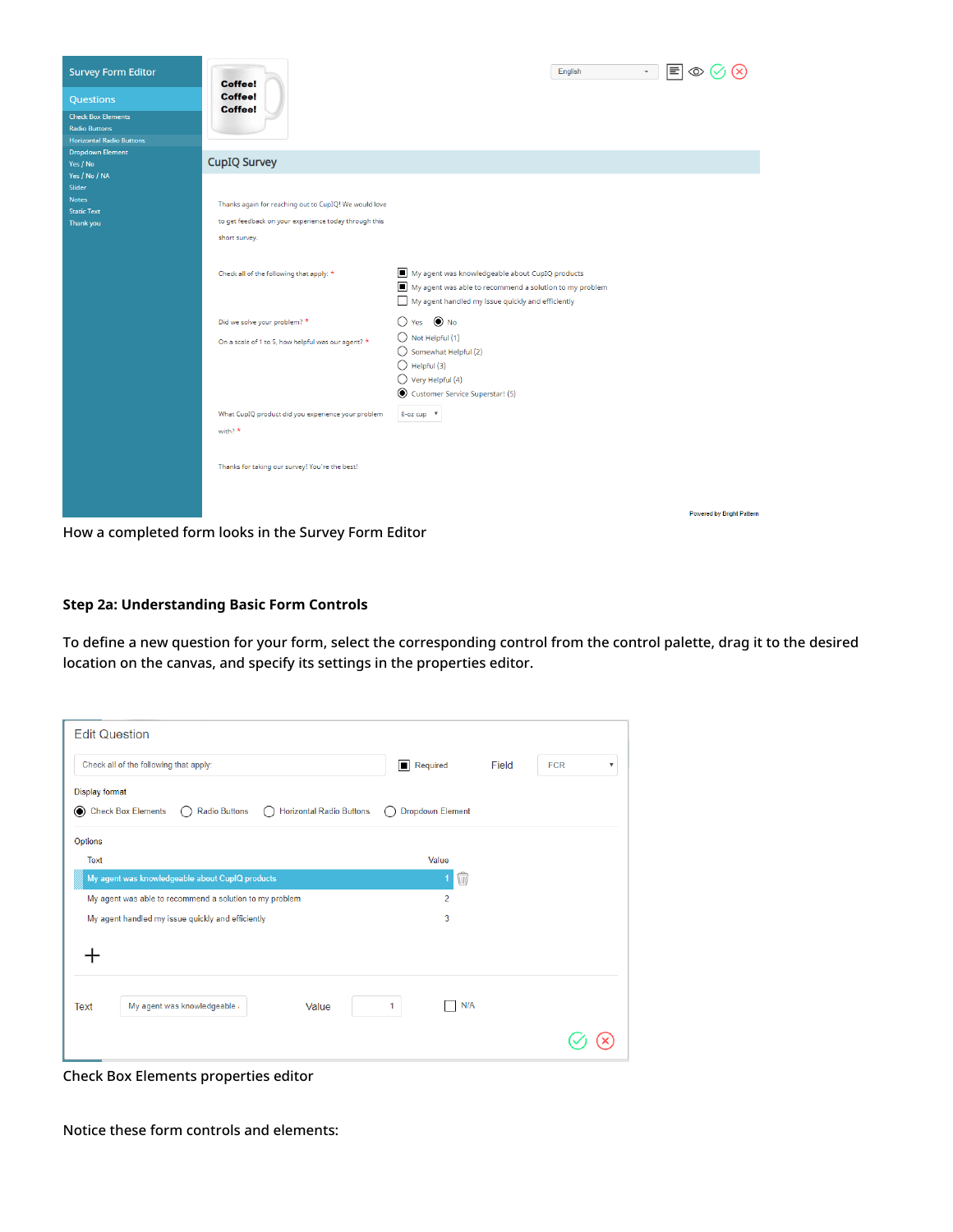- **edit**  $\ell$  lets you add or edit a question's settings in the properties editor.
- **delete**  $\overline{w}$  lets you remove a question from the form.
- **copy**  $\Box$  lets you create a copy of a question; the copied question will appear below the original.
- Save Saves the form.
- **Text** is the field where you add the text of your option/answer.
- **Value** is the field where you may enter a number or unique value that will be associated with this option; values can be passed to reports.
- **N/A** checkbox, when selected, prevents any value being associated with the option.
- **Field** drop-down menu allows you to select reporting metrics/fields to map to a given question. The following field options are available:
	- o [CSAT](https://help.brightpattern.com/5.8:Reporting-reference-guide/AllMetrics#Customer_Satisfaction_.28CSAT.29)
	- o [FCR](https://help.brightpattern.com/5.8:Reporting-reference-guide/AllMetrics#First_Call_Resolution_.28FCR.29)
	- o [NPS](https://help.brightpattern.com/5.8:Reporting-reference-guide/AllMetrics#Net_Promoter_Score_.28NPS.29)
	- o Any custom fields created in the Contact Center Administrator application, section Custom Survey Fields

When you are finished configuring your form, click **Save** . If you are saving a form for the first time, you will be prompted to name your form in a pop-out window.

#### <span id="page-7-0"></span>**Step 2b: (Optional) Configure Your Form in Different Languages**

When creating your form, the default language is the language of your contact center. To create a new version of your current form in a different language, do the following:

1. After having saved your form in the original language, select a new language from the drop-down language selector.



Language selector

- 2. Begin changing the language of the current questions to the new language; also, you may add new questions.
- 3. Click the **Save**  $\bigcirc$  icon; your form will be configured in two languages.
- 4. Repeat this process for as many languages as you require. Note that you may preview forms in the [Properties](https://help.brightpattern.com/5.8:Contact-center-administrator-guide/QualityManagement/SurveyForms#Properties) pane in section *Survey Forms*.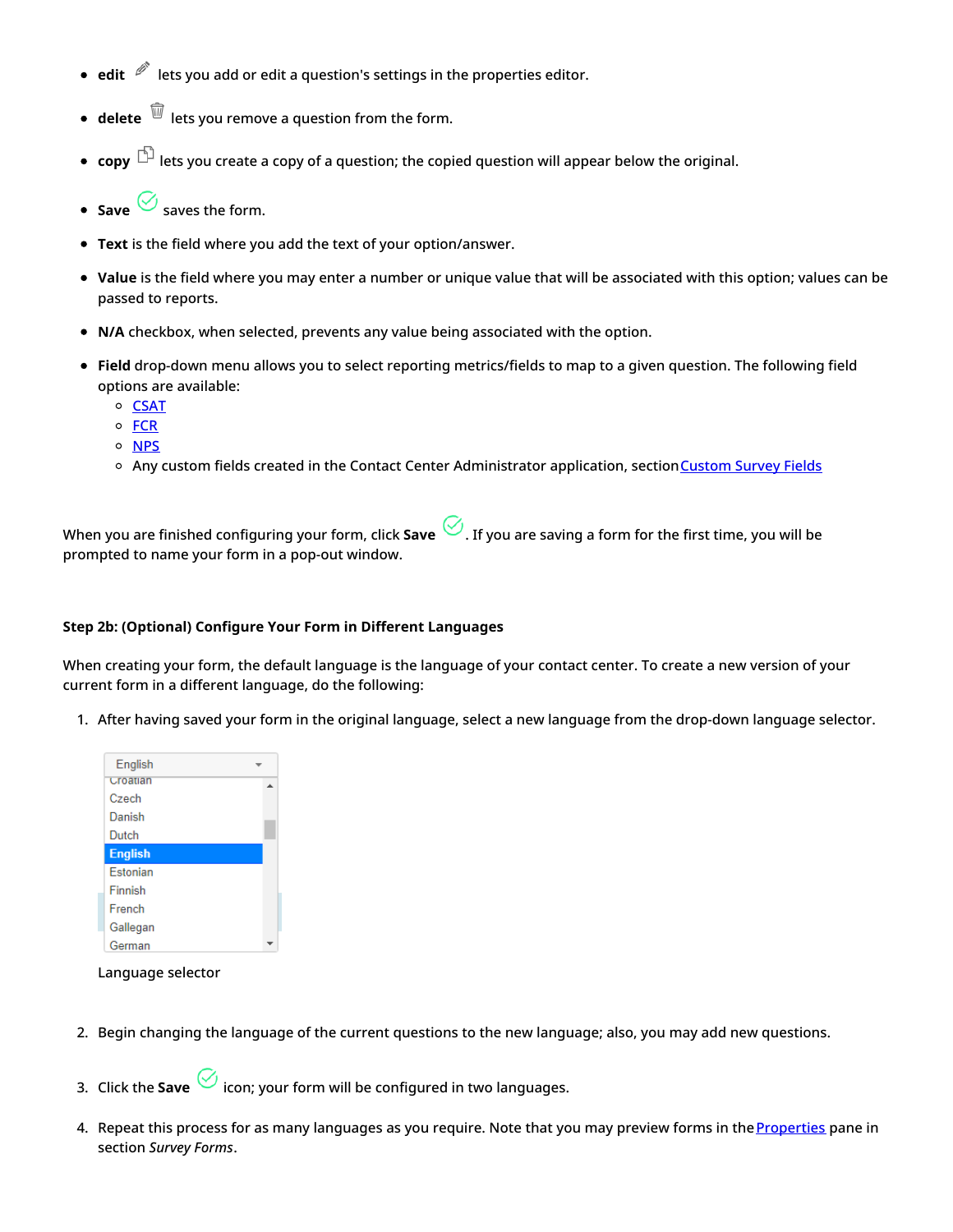### <span id="page-8-0"></span>**Step 2c: (Optional) Customize the Look of Your Form with Custom CSS**

Note that it is possible to edit the look of your form by using custom CSS. To launch the CSS editor, click the**Edit form properties**  $\boxed{\equiv}$  icon. To preview your form, select the **Preview**  $\infty$  icon.

| <b>Edit Form Properties</b> |  |
|-----------------------------|--|
| <b>Custom CSS</b>           |  |
| .custom-email-survey {      |  |
|                             |  |

Custom CSS editor

## <span id="page-8-1"></span>**Step 3: Configure a Workflow**

When your survey form is complete, you will need a way to distribute it via email that happens post-interaction; this can be accomplished with a workflow.

Configuring a workflow to send a survey form requires an **[EMail](https://help.brightpattern.com/5.8:Contact-center-administrator-guide/QualityManagement/SurveyForms/?action=html-localimages-export#topic_workflow-builder-reference-guide.2Femail) block.** It is recommended that you add a [Wait](https://help.brightpattern.com/5.8:Contact-center-administrator-guide/QualityManagement/SurveyForms/?action=html-localimages-export#topic_workflow-builder-reference-guide.2Fwait) block as well (see Wait Block Settings, below).

### <span id="page-8-2"></span>**EMail Block Settings**

When configuring the settings for this block note the following:

- In order for the survey to be sent to the correct customer's email address, enter the \$[\(item.from](https://help.brightpattern.com/5.8:Workflow-builder-reference-guide/Variables#.24.28item.from.29)[\)](https://help.brightpattern.com/5.8:Workflow-builder-reference-guide/EMail#To_.2F_Address.28es.29) variable in the To: Address(es) field; this variable pulls in the email address of the customer whose email has been assigned the correct disposition.
- In the **Template language** field, you should enter the ISO language code associated with the selected language (e.g., "en" for English, "ja" for Japanese, etc.).
- When composing the message body, click the**Survey link** button, and select the appropriate form from the dropdown menu; selecting the form inserts the survey URL into the body of your message.

### <span id="page-8-3"></span>**Wait Block Settings**

Note that for surveys sent via workflows, the survey arrives faster than email. When soliciting post-transactional surveys via email, we recommend adding a [Wait](https://help.brightpattern.com/5.8:Contact-center-administrator-guide/QualityManagement/SurveyForms/?action=html-localimages-export#topic_workflow-builder-reference-guide.2Fwait) block to the workflow and specifying a Wait duration of 24 hours, as shown. Doing so will delay the workflow for 24 hours before sending the survey, ensuring that the survey is available for the customer to read when they answer the email.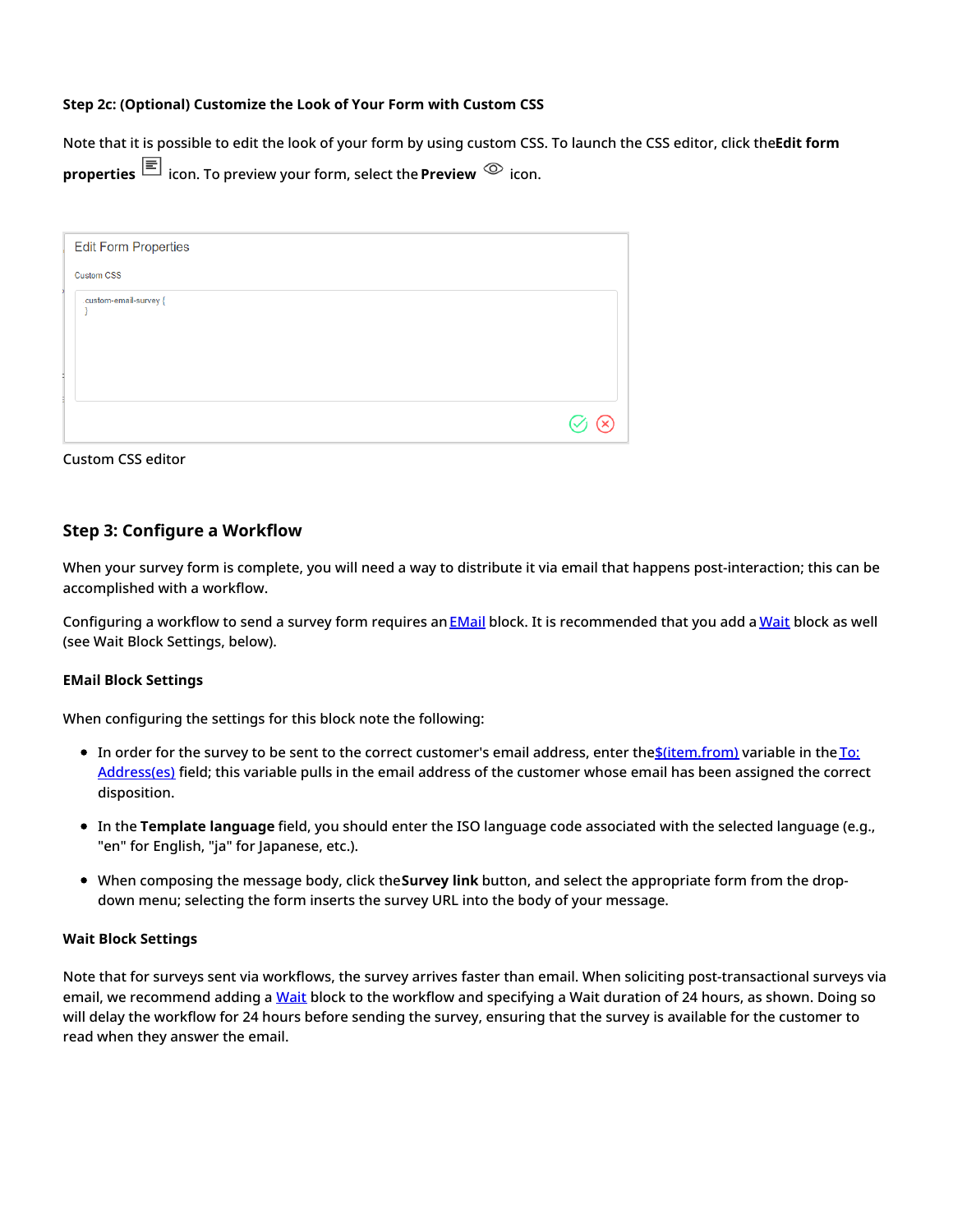Wait

Pauses workflow execution for a specified number of seconds, minutes, hours, or days. Decimal fractions are allowed. Maximum value is 15 days.



Wait block configuration

## <span id="page-9-0"></span>**Step 3b: (Optional) Send a survey form in a different language**

If you configured your survey form in a different language (from step 2b of this procedure), follow these steps to configure an EMail block in that specific language and insert the survey form link associated with it. In this example, we will be sending a survey in Japanese.

- 1. Create a Japanese version of your survey form (from Step 2b above).
- 2. Configure a workflow with an EMail block (from Step 3 above).
- 3. In the EMail block settings, make sure that the *Template language* field contains the correct language value (e.g., "ja"), or that it refers to a variable containing the correct language.
- 4. Create a Japanese version of the email body and insert survey link (from Step 3 above). The link will look like this:

https://<tenant>.brightpattern.com/clientweb/survey/\$(item.globalInteractionId)/\$(item.interactionId)/<survey\_name>? lang=ja&tenantId=xxxxxxxx-xxxx-xxxx-xxxx-xxxxxxxxxxxx

5. Save the workflow with a new name (e.g., "CupIQ Survey - Japanese") so you can differentiate this survey from others in different languages.

## <span id="page-9-1"></span>**Step 4: Add a Workflow Entry to your Workflow**

When you are finished configuring your workflow, you will need to create a workflow entry; this associates the workflow with your configured service. To send the email post-transaction, do the following:

- Select the service from the drop-down menu
- Configure what *[triggers](https://help.brightpattern.com/5.8:Contact-center-administrator-guide/WorkflowEntries#Triggers)* (i.e., dispositions) will launch the workflow.